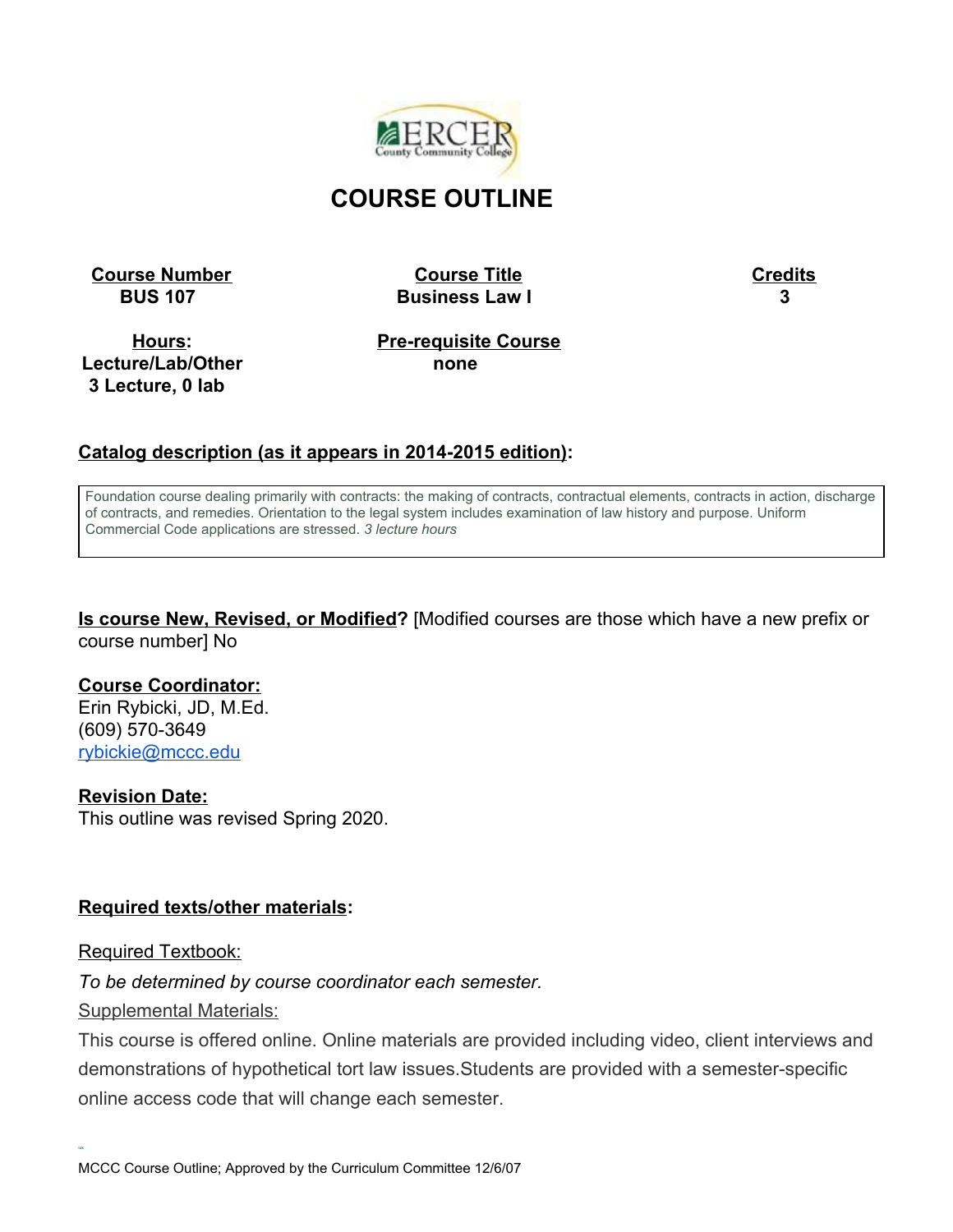**Information resources:** (Describe the primary information resources that support the course, including books, videos, journals, electronic databases, websites, etc. To request new materials for your course, use the library request form at: [www.mccc.edu/student\\_library\\_course\\_form.shtml\)](http://www.mccc.edu/student_library_course_form.shtml)

#### **Supplemental Materials:**

All materials should be provided to the students via their Blackboard course. This course is offered in an online delivery option. Therefore, supplemental materials are supplied online and students are expected to submit assignments through Blackboard.

**Other learning resources:** (Describe any other student learning resources that are specific to this course, including any special tutoring or study group support, learning system software, etc.) N/A

### **Course Competencies/Goals:**

#### *The student will be able to:*

- **Course Competency One**: Students can explain the historical basis of business law, understand the role of the U.S. and state government courts systems, and how the United States legal systems operates under the principle of stare decisis.
- **Course Competency Two**: Students can distinguish between law and ethics, apply the predominant principles of business ethics, and can effectively analyze business ethics scenarios.
- **Course Competency Three**: Students can communicate the differences between the objectives, principles and general processes of tort law and criminal law.
- **Course Competency Four**: Students can recognize and determine the elements of business torts and negligence.
- **Course Competency Five**: Students can recognize and determine the elements of white collar crime, business and financial crimes, and related offenses.
- **Course Competency Six**: Students can explain the principles of contract law and understand the elements of a valid contract.
- **Course Competency Seven**: Students can explain the remedies for breach of contract and applications of the Uniform Commercial Code to contract law.
- **Course Competency Eight**: Students can provide a well-reasoned explanation of how federal and state law affects numerous aspects of business.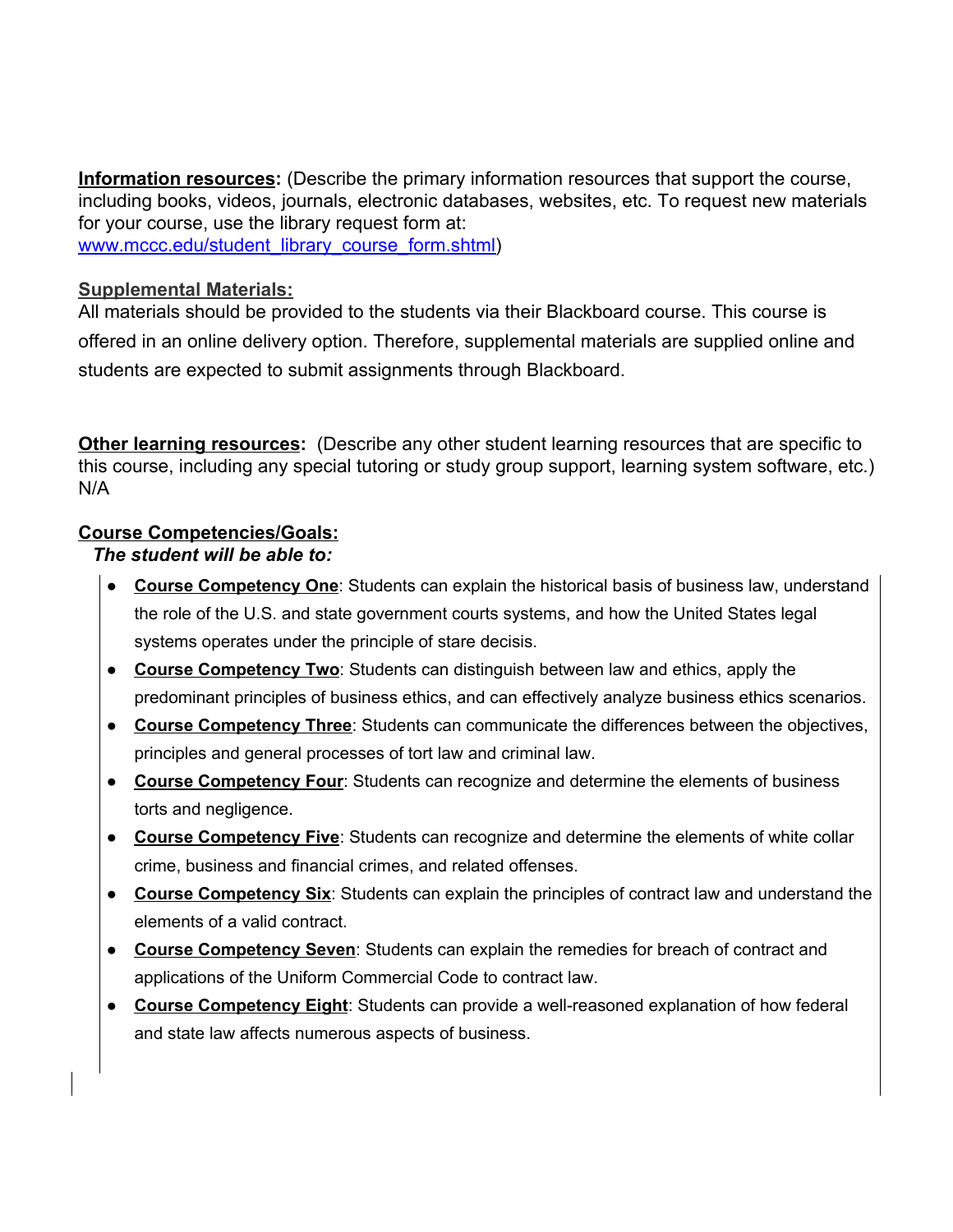**Institutional Learning Goals**: The following Institutional Learning Goals apply to this course, as noted in the units below.

**Institutional Learning Goal 1.** Written and Oral Communication in English**:** Students will communicate effectively in both speech and writing.

**Institutional Learning Goal 4**. Technology: Students will use computer systems or other appropriate forms of technology to achieve educational and personal goals.

**Institutional Learning Goal 5**. Social Science: Students will use social science theories and concepts to analyze human behavior and social and political institutions and to act as responsible citizens.

**Institutional Learning Goal 8**. Diversity and Global Perspective: Students will understand the importance of a global perspective and culturally diverse peoples.

**Institutional Learning Goal 9**. Ethical Reasoning and Action: Students will understand ethical frameworks, issues, and situations.

## **Units of study in detail Unit I Understanding United States Law and Jurisprudence**

## *Learning Objectives*

## *The student will be able to…*

- Discuss the United States legal system, sources of law, distribution of powers and how these concepts relate to the work of the paralegal. (Course Competencies 1, 6; Institutional Learning Goals 5, 7)
- Discuss the international considerations of business law (Course Competencies 1, 6; Institutional Learning Goal 8)
- Explain the essential differences between criminal and tort law, including the sources, penalties and significant parallel concepts. (Course Competencies 1, 6; Institutional Learning Goals 5)
- Explain the role of the judicial system within the three branches of government (Course competencies 1,6; Institutional Learning Goals 5, 7 )
- Explain the structure of the federal and state court systems. (Course Competencies 1, 6; Institutional Learning Goals 5, 7)

## **Unit II Understanding Civil Litigation and Business Law**

*Learning Objectives The student will be able to…*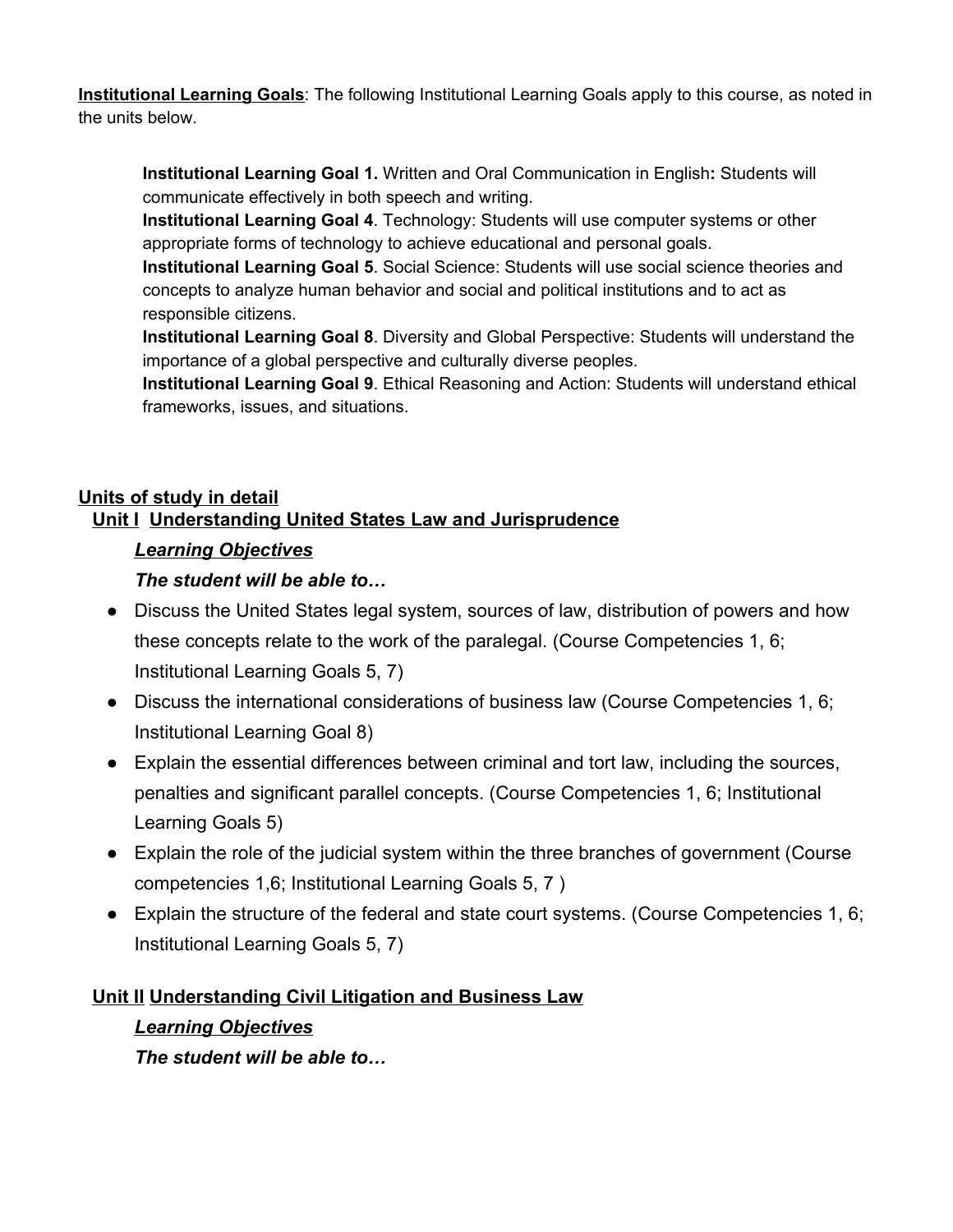- Describe the initiation of a complaint. (Course Competencies 1, 6; Institutional Learning Goals 1, 5)
- Describe the paralegal's role in civil litigation during the discovery process, as it applies to tort law and negligence cases. (Course Competencies 1, 6; Institutional Learning Goals 1, 5)
- Describe the elements of business torts including appropriation, defamation of character, libel, slander, false light, conversion, and related business torts. (Course Competencies 1, 6; Institutional Learning Goals 1, 5)
- Identify business torts and negligence in the news and emerging cases, and to communicate the appropriate principles of law presented in the news article/case. (Course Competencies 2, 6, 8; Institutional Learning Goals 1, 5, 9)
- Explain the defenses to business torts, and the circumstances wherein the defenses will apply to business torts. (Course Competencies 2, 3; Institutional Learning Goals 1, 2 & 4)
- Analyze hypothetical business law scenarios and apply tort law principles to the issues presented. (Course Competencies 2, 3, 6; Institutional Learning Goals 1, 2 & 4)
- Explain the principles of professional malpractice.(Course competency 4)
- Explain both sides of the tort reform debate, with a focus on business law perspectives. (Course competency 4)
- Define the elements of negligence and provide an example of each element. (Course Competencies 4,5; Institutional Learning Goals 1)
- Explain the defenses to negligence and the circumstances when defenses may apply. (Course Competencies 4, 5; Institutional Learning Goals 5, 7 & 9)
- Explain the elements and application of strict liability. (Course Competency 7, Institutional Learning Goals 1, 6)
- Understand the ethical implications of vicarious liability, in a variety of applications. (Course Competency 8, Institutional Learning Goals 9 )
- Explain the elements and examples and ethical implications of vicarious liability, and analyze vicarious liability in hypothetical scenarios. (Course Competency 7, Institutional Learning Goals 6, 9 )
- Identify the circumstances in which an employer may be vicariously liable for the acts of an employee or an independent contractor. (Course Competency 2, 6, 7, Institutional Learning Goals 1,6 )
- Distinguish between an employer-employee relationship and an employer-independent contractor relationship. (Course Competency 2, 6, 7, Institutional Learning Goals 1, 6)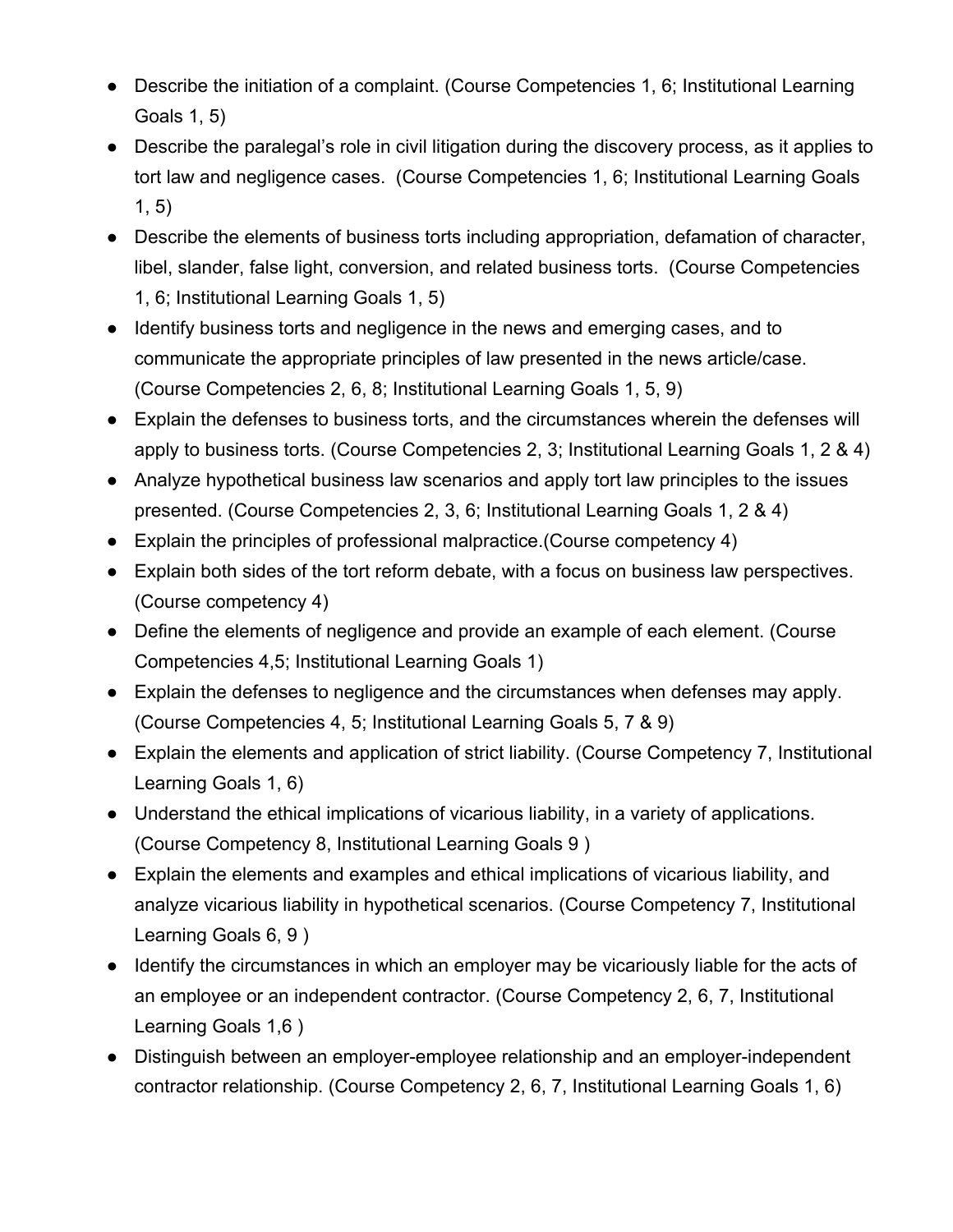- Identify the exceptions to the bailor non-liability rule as applied to the owners of automobiles. (Course Competency 2, 7, Institutional Learning Goal 1)
- Recognize situations in which contributory negligence is imputed. (Course Competency 2, 7, Institutional Learning Goals 1, 5)
- Explain and apply the concepts of Product Liability. (Course Competency 2, 7, Institutional Learning Goals 1, 5 )
- Understand the concept of Joint Liability and identify those situations in which tortfeasors are jointly and severally liable for their acts. (Course Competency 2, 7, Institutional Learning Goals 1,5 )

# **Unit III Understanding White Collar Crime: Business and Financial Crimes**

# *Learning Objectives*

*The student will be able to…*

- Describe the basic criminal law process as it pertains to the investigation and prosecution of white-collar crimes. (Course competency 5, Institutional Learning Goals 1,5)
- Explain the basis of criminological theory, including mens rea and actus reus and the reasons for crimes. (Course competency 5, Institutional Learning Goals 1,5)
- Distinguish between a criminal action and a civil action. (Course competency 5, Institutional Learning Goal 5)
- Recognize how one incident can give rise to both a civil action and a criminal action. (Course competency 5, Institutional Learning Goal 5)
- Analyze business crimes including conversion, embezzlement, fraud and related crimes. (Course competency 5, Institutional Learning Goal 5)
- Analyze and recognize pyramid schemes and Ponzi schemes. (Course competency 5, Institutional Learning Goal 5)
- Discuss the impact of business fraud on society. (Course competency 5, Institutional Learning Goal 5)
- Explain the basis for some of the most prominent business crimes in U.S. history. (Course competency 5, Institutional Learning Goal 5)
- Explain the role of the federal government (agencies) in certain business crimes. (Course competency 5, Institutional Learning Goal 5)

# **Unit IV Contract Law Basics** *Learning Objectives*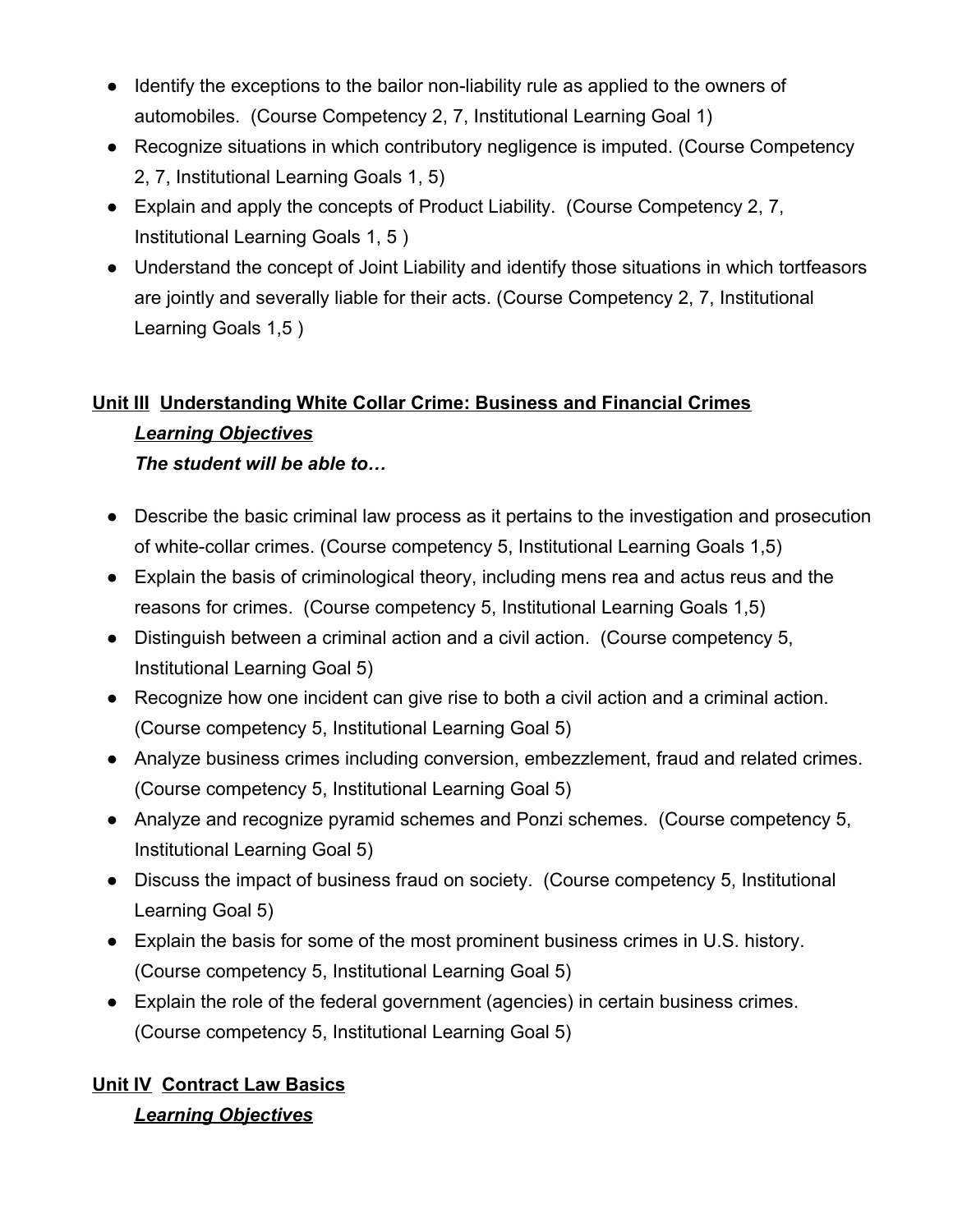### *The student will be able to…*

- Describe each of the elements of a valid contract. (Course competency 6, Institutional Learning Goal 1)
- Explain the elements that constitute a void contract. (Course competency 6, Institutional Learning Goal 5)
- Describe the reasons that businesses use contracts and the role of contract managers. (Course competency 6, Institutional Learning Goal 5)
- Explain how contracts are formed, and what processes are used for negotiations of contracts. (Course competency 6)
- Recognize the differences between contracts and unenforceable agreements.(Course competency 6)

## **Unit V Contract Law Concepts**

## *Learning Objectives*

## *The student will be able to…*

- Describe and provide examples of valid offers.(Course competency 6, Institutional Learning Goal 5)
- Describe and provide examples of valid acceptance. (Course competency 6, Institutional Learning Goal 5)
- Discuss rules of acceptance such as the mailbox rule and the mirror image rule.(Course competency 6, Institutional Learning Goal 1)
- Describe the principles of legality and unconscionability in contract law.(Course competency 6, Institutional Learning Goal 5)
- Describe the requirements for contractual capacity and the three major considerations for capacity.(Course competency 6, Institutional Learning Goal 5)
- Explain the role of contractual consideration and provide tangible examples of how valid consideration can be demonstrated in a contract.(Course competency 6, Institutional Learning Goal 1)
- Provide a complete analysis of sample contract proposals to establish validity.(Course competency 6, Institutional Learning Goal 1)
- Define and explain the role of the Uniform Commercial Code (UCC.) (Course competency 7, Institutional Learning Goal 5)
- Recognize when the UCC applies and how the UCC affects certain contracts.(Course competency 7, Institutional Learning Goal 5)